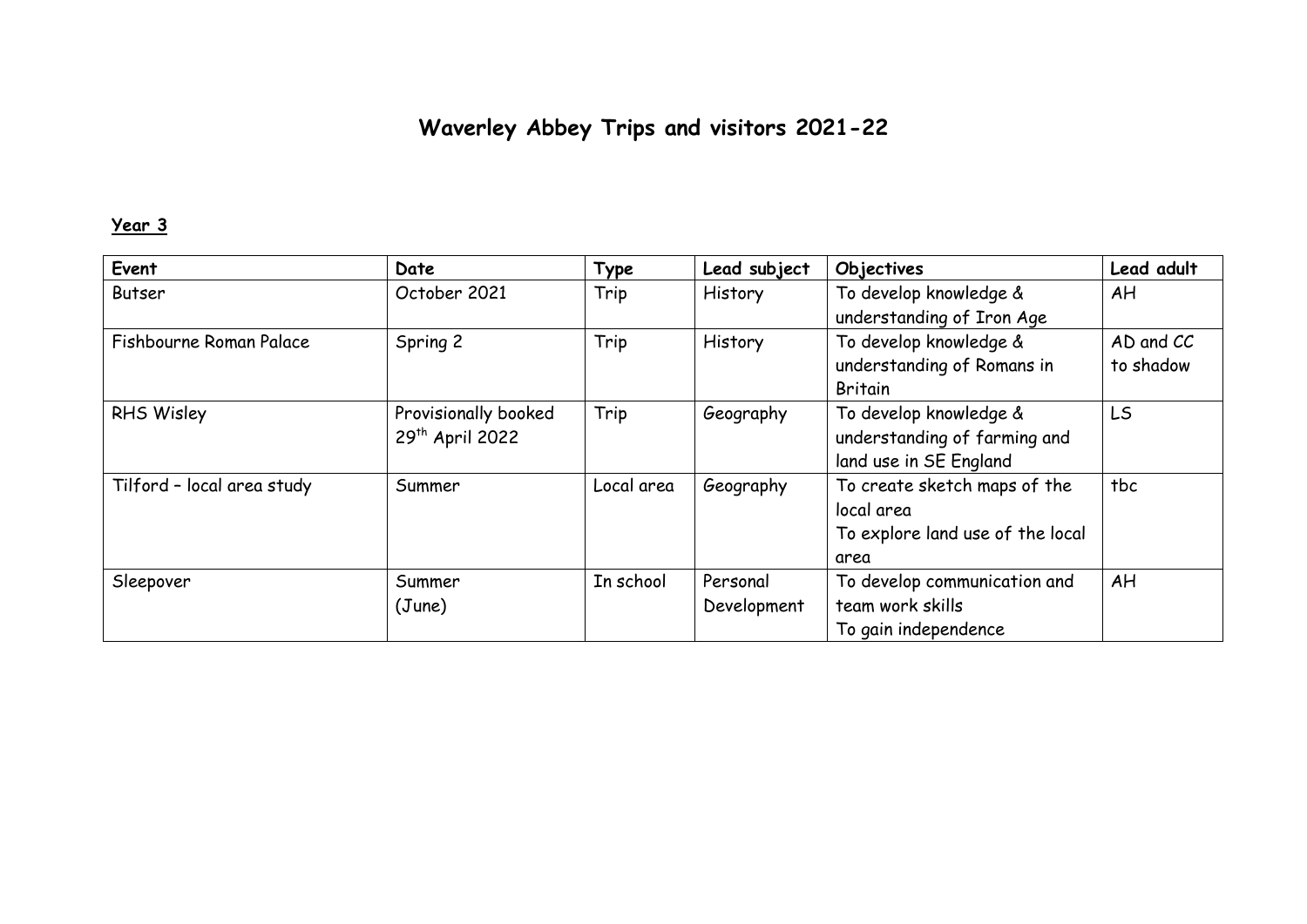# **Year 4**

| Event                                             | Date                                                  | Type         | Lead subject            | Objectives                                                                                                                                                                   | Lead adult |
|---------------------------------------------------|-------------------------------------------------------|--------------|-------------------------|------------------------------------------------------------------------------------------------------------------------------------------------------------------------------|------------|
| Winchester Science Centre                         | Autumn 1<br>Thursday 14 <sup>th</sup> October<br>2021 | Trip         | Science                 | To investigate the different<br>states of matter.<br>To understand that the state of<br>an object can change.                                                                | EW         |
| Tilford Fieldwork                                 | Autumn 2                                              | Trip         | Geography               | To conduct fieldwork on the<br>regeneration of Tilford                                                                                                                       | tbc        |
| Anglo-Saxon Day                                   | Spring 1<br>Tuesday 11 <sup>th</sup> January<br>2021  | Visitor      | History                 | To learn about the life and<br>culture of Anglo-Saxons.<br>To take part in a re-telling of<br>the Battle of Hastings.<br>To handle artefacts from the<br>Anglo-Saxon period. | RC         |
| Investigating art workshop- local<br>artist (tbc) | Spring 2/Summer 1                                     | Visitor      | Art                     | To develop skills as an artist                                                                                                                                               | tbc        |
| Farnham-Local History                             | Summer 1                                              | Trip         | History/<br>Geography   | To understand the history of<br>the local area<br>To understand how space is<br>used in the local area                                                                       | tbc        |
| Year 4 Residential- Runways End                   | Summer 2<br>$6^{th}$ - 10 <sup>th</sup> June 2022     | Residential  | Personal<br>Development | To develop teamwork and<br>collaboration skills.<br>To build independence and<br>resilience                                                                                  | EW         |
| Investigating R.E. Sikhism<br>workshop (tbc)      | Summer 2                                              | <b>Visit</b> | R.E.                    | To develop an understanding of<br>Sikhism                                                                                                                                    | tbc        |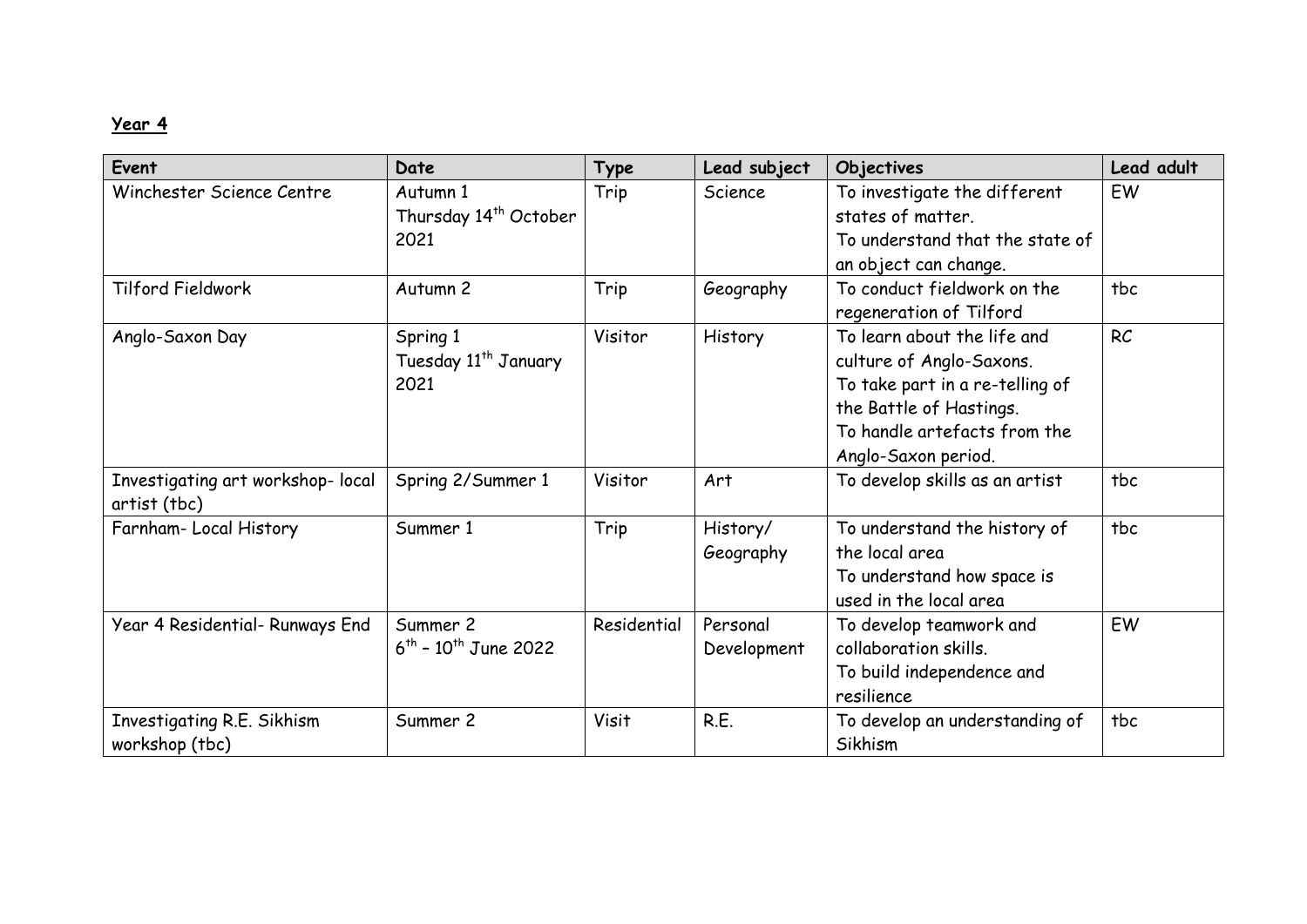# **Year 5**

| Event                         | Date     | Type         | Lead subject | Objectives                      | Lead adult |
|-------------------------------|----------|--------------|--------------|---------------------------------|------------|
| Arabian Nights Dance Workshop | Autumn 1 | In house -   | P.E          | To engage in Arabian dancing.   | LF         |
|                               |          | with         | History      |                                 |            |
|                               |          | Grace        |              |                                 |            |
|                               |          | <b>Black</b> |              |                                 |            |
| Mosque                        | Autumn 1 | Local        | <b>RE</b>    | To develop understanding of     | LH         |
|                               |          | AreaTrip     | History      | Islam                           |            |
| South Downs Planetarium Visit | Autumn 2 | Trip         | Science      | To enhance their understanding  | SB with SW |
|                               |          |              |              | of the solar system.            | shadowing  |
| Greek Day                     | Spring 1 | In school    | History      | To develop their understanding  | LF with SB |
|                               |          |              | D.T          | of Greek culture and cooking.   |            |
| Fire Brigade                  | Spring 1 | Visitor      | <b>PSHE</b>  | To develop awareness of fire    | LF         |
|                               |          |              | Personal     | safety                          |            |
|                               |          |              | development  |                                 |            |
| Calshot                       | Summer 1 | Residential  | Personal     | To develop their resilience and | LF         |
|                               |          |              | development  | independence.                   |            |
|                               |          |              |              | To learn and progress in new    |            |
|                               |          |              |              | skills                          |            |
| River Wey                     | Summer 2 | Local Area   | Geography    | To enhance their understanding  | LH         |
|                               |          | Trip         | Art          | of river features.              |            |